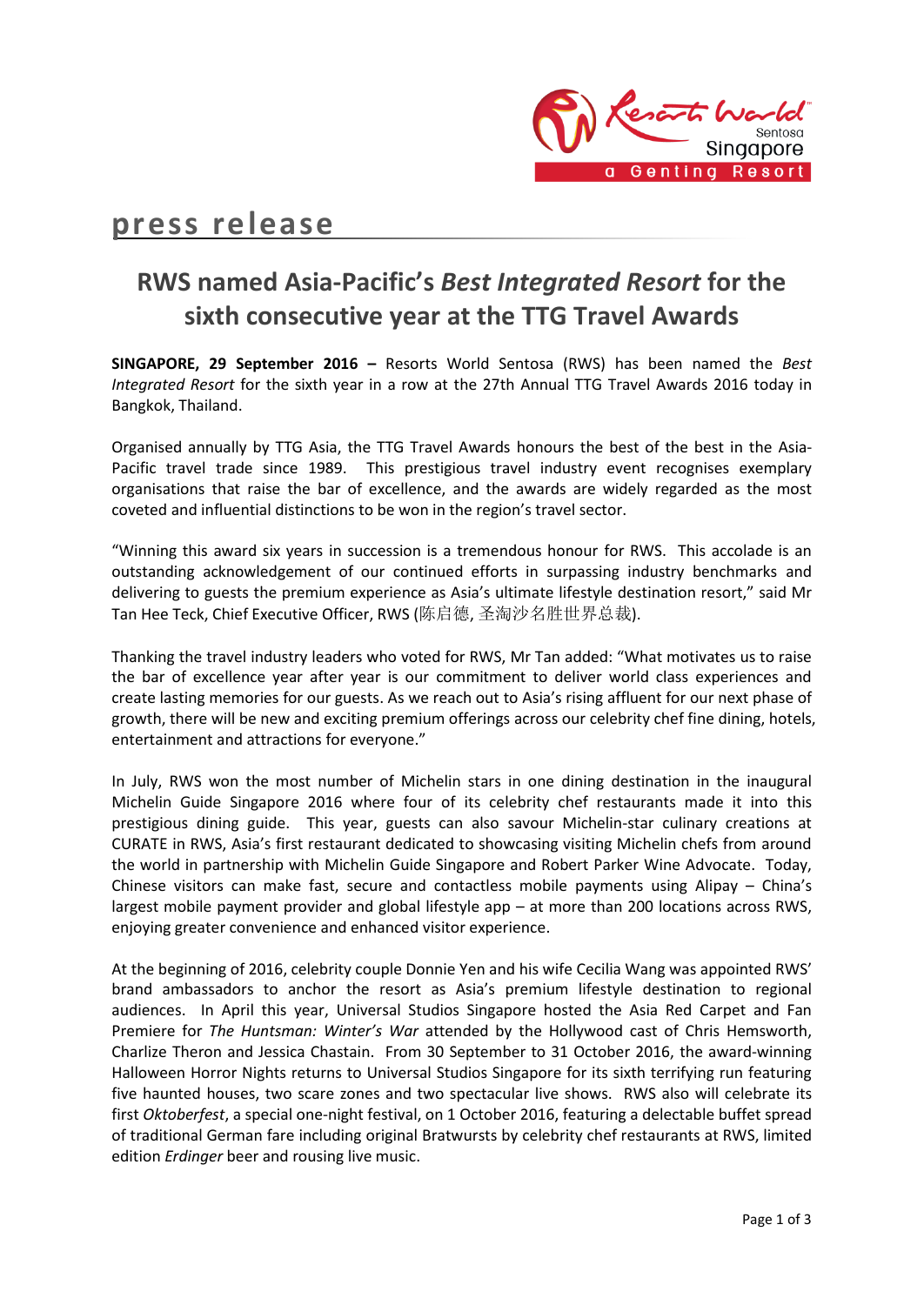Besides the TTG Travel Award, RWS has also won numerous other prestigious global awards this year. They include:

- Michelin Guide Singapore 2016: Three Michelin stars (Joël Robuchon Restaurant); Two Michelin stars (L'Atelier de Joël Robuchon); One Michelin star (Forest 森); and One Michelin star (Osia Steak and Seafood Grill)
- 2016 TripAdvisor™ Travellers' Choice™: Number One Amusement Park in Asia Universal Studios Singapore (a third consecutive win since 2014)
- 2016 TripAdvisor™ Travellers' Choice™: Top 10 Water Parks in Asia: Adventure Cove Waterpark (ranked among top 10 for the second consecutive year since 2015)
- TripExpert 2016 Experts' Choice Awards: Resorts World Sentosa (winner)
- 2016 Pacific Asia Travel Association (PATA) Gold Awards: Best campaign in Marketing for Youth Travel category - Universal Studios Singapore's Halloween Horror Nights 5

- Ends -

### **ABOUT RESORTS WORLD SENTOSA**

Resorts World Sentosa (RWS), Asia's ultimate lifestyle destination resort, is located on Singapore's resort island of Sentosa. Spanning 49 hectares, RWS is home to four world-class attractions including Universal Studios Singapore, S.E.A. Aquarium, Dolphin Island and Adventure Cove Waterpark. Other attractions include the Asian flagship of a world-renowned destination spa, a casino, six unique hotels and the Resorts World Convention Centre. With the most number of Michelin stars in one destination, RWS offers award-winning dining experiences at renowned celebrity chef restaurants, establishing itself as a key player in Singapore's vibrant and diverse dining scene. The integrated resort also offers world-class entertainment, from original resident productions to concerts and public shows such as the Crane Dance and the Lake of Dreams. RWS has been named "Best Integrated Resort" since 2011 for six consecutive years at the TTG Travel Awards which recognises the best of Asia-Pacific's travel industry.

RWS is wholly owned by Genting Singapore, a company of the Genting Group. For more information, please visi[t www.rwsentosa.com.](http://www.rwsentosa.com/)

**1 / ResortsWorldatSentosa & @ @rwsentosa [www.rwsentosablog.com](http://www.rwsentosablog.com/)** 

### **MEDIA CONTACTS**

**Resorts World Sentosa** Danny Cham Tel: + 65 6577 9758 Email: [danny.cham@RWSentosa.com](mailto:danny.cham@RWSentosa.com) **Ogilvy Public Relations (for Resorts World Sentosa)** Liu Jianle / Desmond Cher Tel: +65 6395 3114 / +65 6213 7701 Email[: jianle.liu@ogilvy.com](mailto:jianle.liu@ogilvy.com) / [desmond.cher@ogilvy.com](mailto:desmond.cher@ogilvy.com)

### **EDITORS' NOTE**

- 1. Please use the following photo caption for visuals.
- *2.* High resolution image can be downloaded from link: [https://app.box.com/s/mbbu5w6fxmf2mszpv7tphnwnizcq0day.](https://app.box.com/s/mbbu5w6fxmf2mszpv7tphnwnizcq0day)
- 3. Image is to be attributed to: *Resorts World Sentosa*